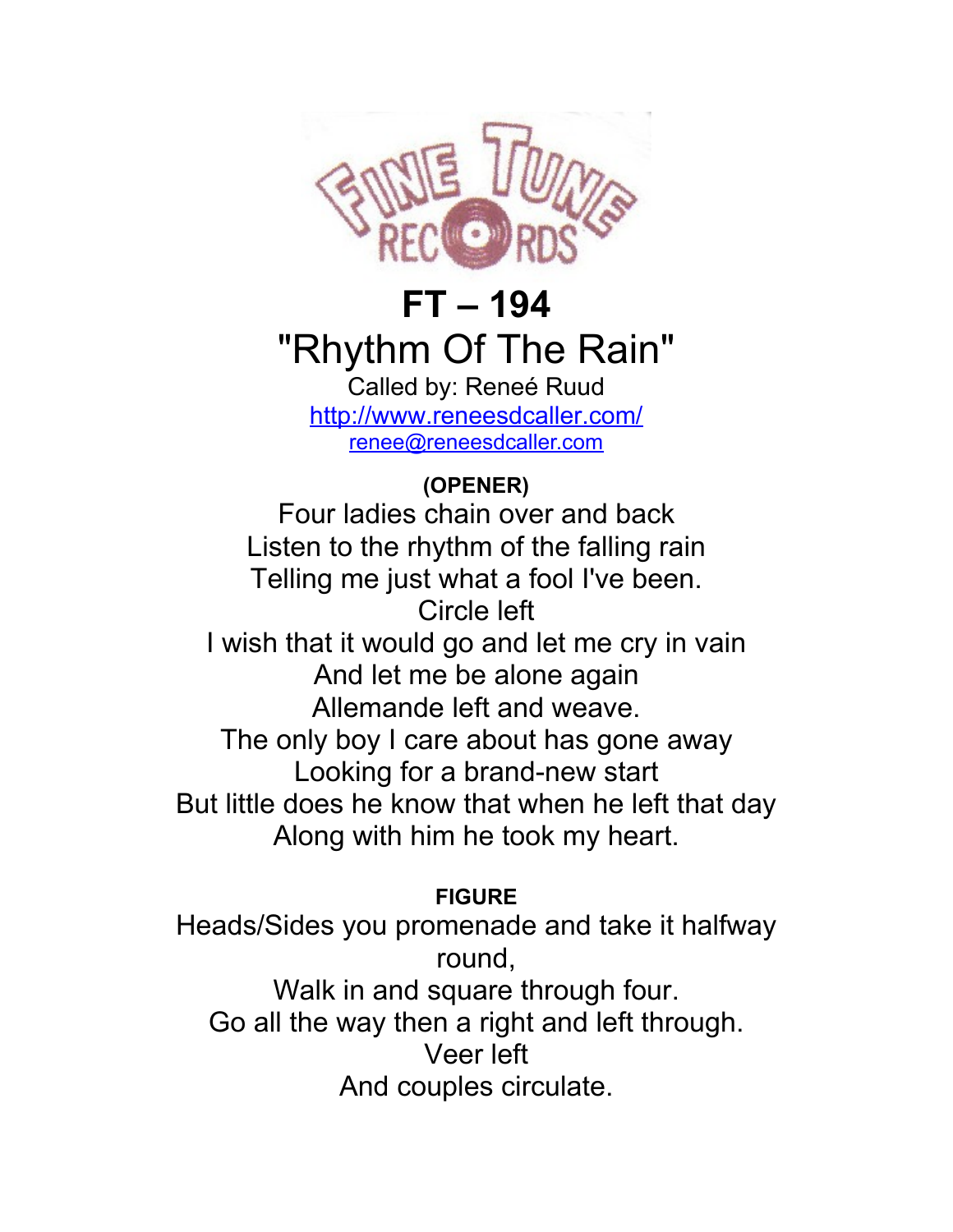Half tag, scoot back the corner swing. Keep this girl and promenade. But little does he know that when he left that day, Along with him he took my heart.

#### **(MIDDLE BREAK)**

Sides face grand square \*Rain please tell me now does that seem fair For him to steal my heart away when he don't care? I can't love another when my heart's somewhere far away Allemande left and weave.

The only boy I care about has gone away Looking for a brand-new start But little does he know that when heleft that day Along with him he took my heart.

### **(CLOSER)**

Sides face grand square Rain won't you tell him that I love him so

Please ask the sun to set his heart aglow Rain in his heart and let the love we knew start to grow. Alamande left and weave. Listen to the rhythm of the falling rain, Telling me just what a fool I've been. I wish that that it would go and let me cry in vain, And let me be alone again.